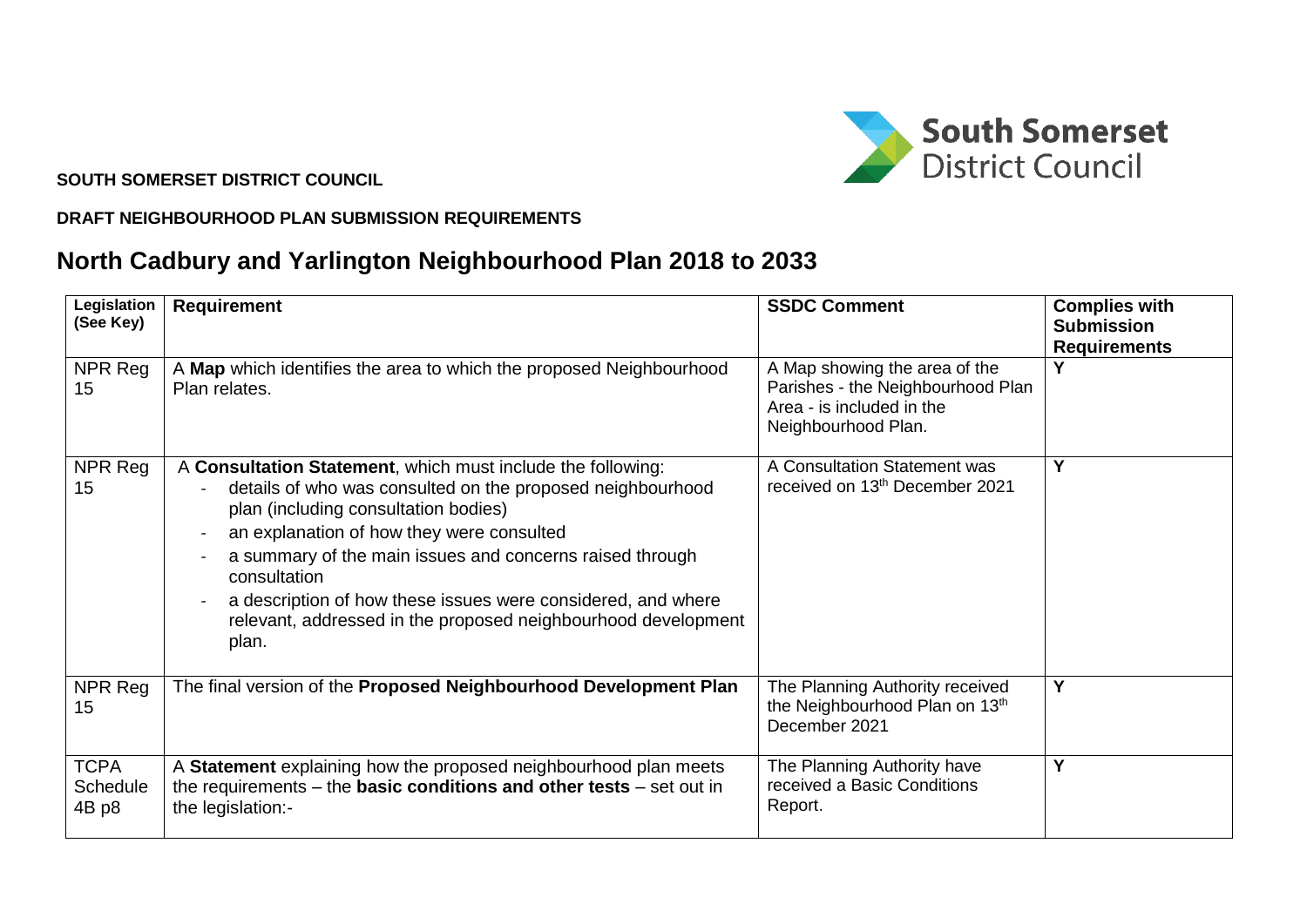| (a) | having regard to national policies and advice contained in<br>guidance issued by the Secretary of State it is appropriate to<br>make the neighbourhood plan                                                               | Relevant sections of the NPPF are<br>referred to in respect of<br>Neighbourhood Plan Policies. How<br>the Plan relates to sections of the<br>NPPF is also included.                                         | $\overline{Y}$ |
|-----|---------------------------------------------------------------------------------------------------------------------------------------------------------------------------------------------------------------------------|-------------------------------------------------------------------------------------------------------------------------------------------------------------------------------------------------------------|----------------|
| (b) | having special regard to the desirability of preserving any listed<br>building or its setting or any features of special architectural<br>or historic interest that it possesses, it is appropriate to make<br>the order. | Policy 1 seeks to protect local<br>heritage assets from harmful<br>and/or insensitive development.                                                                                                          | $\overline{Y}$ |
| (c) | having special regard to the desirability of preserving or<br>enhancing the character or appearance of any conservation<br>area, it is appropriate to make the order.                                                     | The local Conservation Areas are<br>referred to in Section 5 of the<br>Neighbourhood Plan and Policy 1<br>seeks to protect local heritage<br>assets from harmful and/or<br>insensitive development.         | Y              |
| (d) | the 'making' of the Neighbourhood Plan contributes to the<br>$\bullet$<br>achievement of sustainable development                                                                                                          | The Basic Conditions Statement<br>includes statements seeking to set<br>out how the Neighbourhood Plan<br>Policies comply with the relevant<br>paragraphs within the National<br>Planning Policy Framework. | Y              |
| (e) | the 'making' of the neighbourhood plan is in general conformity<br>with the strategic policies contained in the development plan for<br>the area of the authority (or any part of that area)                              | The Neighbourhood Plan is in<br>general conformity with the<br>strategic policies contained in the<br>Local Plan.                                                                                           | Y              |
| (f) | the 'making' of the neighbourhood plan will not breach, and is<br>otherwise compatible with EU Obligations                                                                                                                | A Strategic Environmental<br><b>Assessment and Habitats</b><br><b>Regulations Assessment</b><br>Screening Report has been<br>prepared.                                                                      | Y              |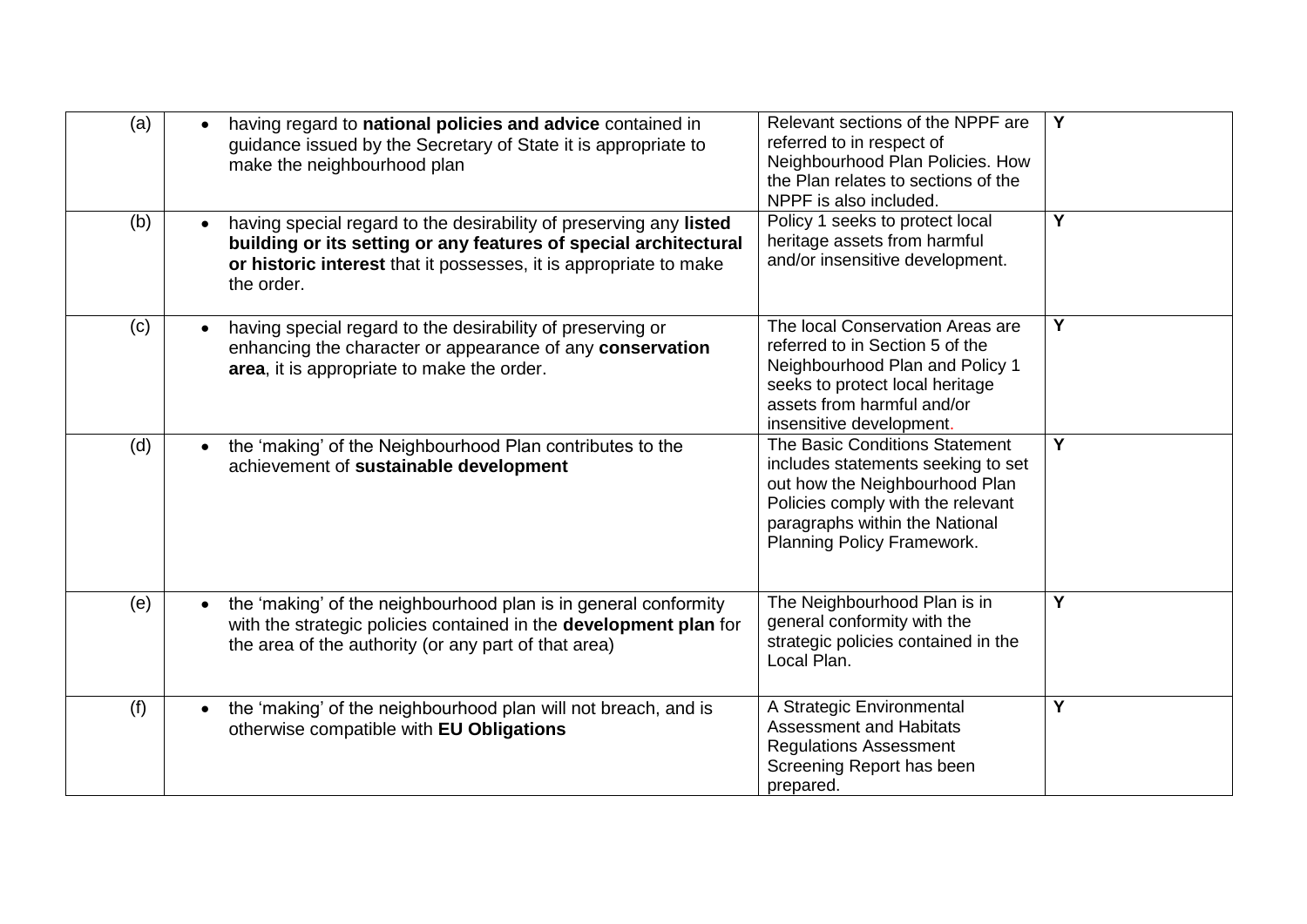| (g)<br><b>NPR</b><br>Schedule<br>$\overline{2}$ | prescribed conditions are met in relation to the neighbourhood<br>$\bullet$<br>plan and prescribed matters have been complied with in<br>connection with the proposal for the neighbourhood plan<br>[The prescribed condition is that the 'making' of the neighbourhood plan<br>is not likely to have a significant effect on a European site (as defined in<br>the Conservation of Habitats and Species Regulations 2012) or a<br>European offshore marine site (as defined in the Offshore Marine<br>Conservation (Natural Habitats, &c.) Regulations 2007) (either alone<br>or in combination with other plans or projects). | A Strategic Environmental<br><b>Assessment and Habitats</b><br><b>Regulations Assessment</b><br>Screening Report have been<br>prepared and are available.<br>Consideration of marine sites is not<br>applicable. | $\overline{\mathsf{Y}}$ |
|-------------------------------------------------|---------------------------------------------------------------------------------------------------------------------------------------------------------------------------------------------------------------------------------------------------------------------------------------------------------------------------------------------------------------------------------------------------------------------------------------------------------------------------------------------------------------------------------------------------------------------------------------------------------------------------------|------------------------------------------------------------------------------------------------------------------------------------------------------------------------------------------------------------------|-------------------------|
| <b>EAPPR</b><br>Part 2                          | In order for the public and the independent examiner to know whether<br>the plan is likely to have significant environmental effects, one of the<br>following must be submitted:<br>a screening opinion confirming that the plan proposal is unlikely<br>to have significant environmental effects; or<br>an environmental report prepared in accordance with the<br>Environmental Assessment of Plans and Programmes<br>Regulations 2004<br>It is recommended that this information is also included as an appendix<br>to the basic conditions statement.                                                                      | A Strategic Environmental<br><b>Assessment and Habitats</b><br><b>Regulations Assessment</b><br>Screening Report have been<br>prepared and are available.                                                        | Y                       |
| LA p61F                                         | The plan is being submitted by a Qualifying Body. In a neighbourhood<br>area that covers the whole or any part of the area of a parish / town<br>council only a parish / town council can submit the neighbourhood plan.<br>If the plan is for an area that includes the whole or part of the area of<br>another parish or town council (a multi-parish plan), consent must be<br>obtained from all of the parish / town councils whose area is included.<br>Elsewhere the plan must be submitted by a designated neighbourhood<br>forum.                                                                                       | The North Cadbury and Yarlington<br>Neighbourhood Plan is being<br>submitted by North Cadbury and<br>Yarlington Parish Council. The<br>Neighbourhood Area was<br>designated in July 2019.                        | $\overline{Y}$          |
| <b>PCPA</b><br>s38A                             | The draft Neighbourhood Plan sets out policies in relation to the<br>development and use of land in the whole or any part of a<br>neighbourhood area. A neighbourhood plan must include land use                                                                                                                                                                                                                                                                                                                                                                                                                                | The Neighbourhood Plan does not<br>contain policies which are not<br>related to the use and development<br>of land.                                                                                              | $\overline{Y}$          |